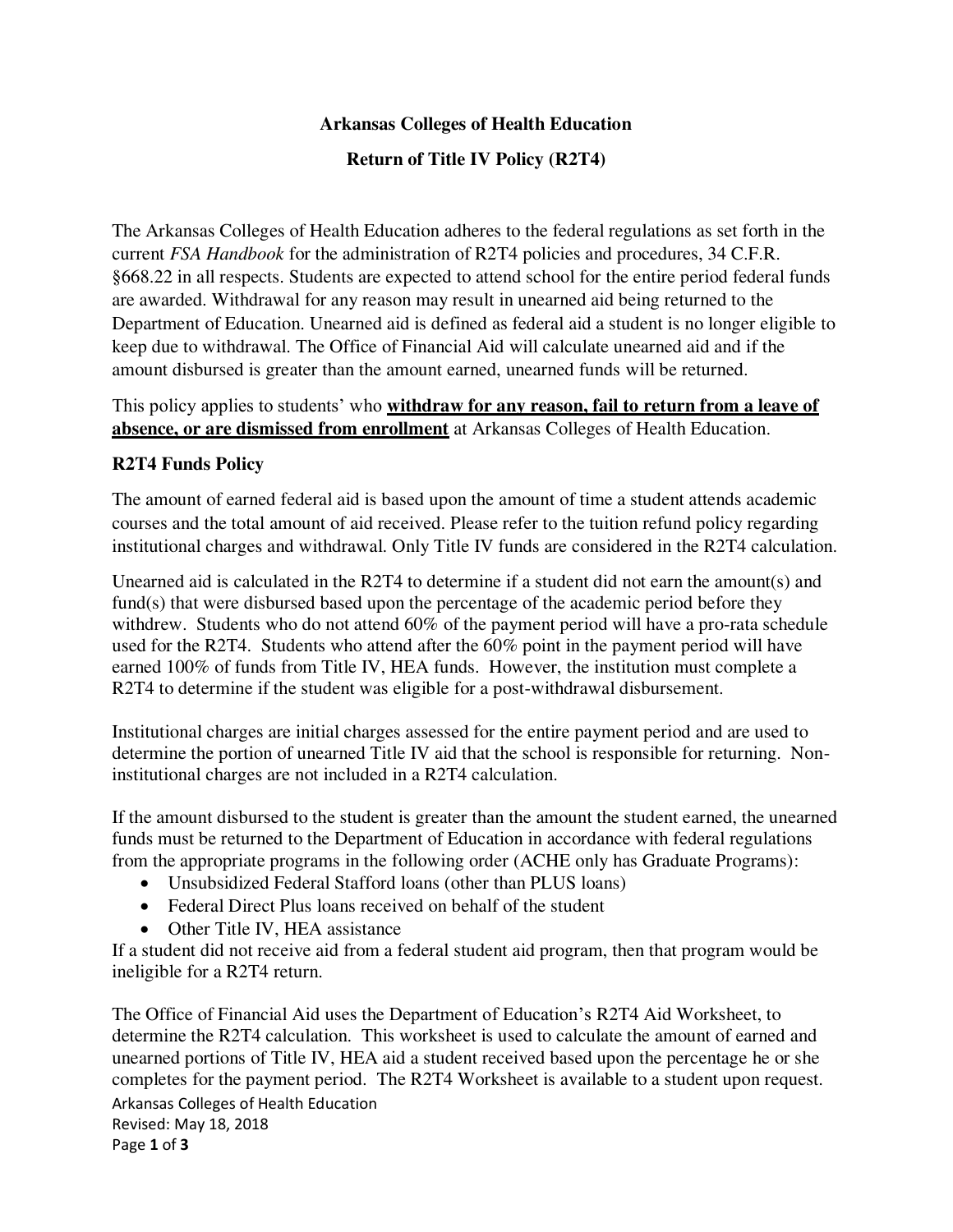The institution has 45 days from the student's official withdrawal date to return all unearned funds for which it is responsible. Students will be notified via written notice if repayment is required. Students will also be notified if they are eligible for a post-withdrawal disbursement. Those eligible for post-withdrawal disbursement must respond within 14 days to accept the postwithdrawal disbursement before the school returns said funds.

Post-withdrawal disbursements will occur within 90 days of the date that the student withdrew.

### **Last Date of Attendance for R2T4 purposes**

The Office of Financial Aid will determine a student's withdrawal date for R2T4 calculations within 14 days after the student's last date of academic attendance as documented by the Arkansas Colleges of Health Education attendance records.

#### **Percentage of Attendance**

Students who withdraw from the institution during a payment period will have their percentage of attendance calculated and that percentage will be used in the R2T4. The percentage of attendance is calculated by dividing the total number of calendar days in that payment period into the number of calendar days completed during the payment period. Scheduled breaks of at least five days will be excluded from the calendar days.

### **Leave of Absence for Financial Aid Recipients**

Students who are recipients of Title IV funds may have a Leave of Absence (LOA) approved or denied for financial aid purposes to not exceed 180 days. Students are ineligible to receive disbursement of the proceeds of a Direct Loan while on a leave of absence. This policy is separate and distinct from the Institution's Leave of Absence Policy.

Students who have an approved LOA are not subject to R2T4 calculations and will remain in an in-school status for Title IV loan repayment periods. Upon the student's return from the leave, s/he continues to earn Title IV aid previously awarded for the period. Students that have an approved LOA but who do not return as specified in the LOA will have the withdrawal date updated to the last official date of attendance. This could result in a change in his/her Title IV loan repayment periods.

Students who take an unapproved LOA will be subject to R2T4 calculations and their withdrawal date will be the date they requested the LOA.

Approved LOAs must meet all the following conditions:

- The school must have a formal written policy regarding leaves of absence requiring that all requests for leaves of absence be submitted in writing and include the reason for the student's request.
- The student must follow the school's policy in requesting the LOA.
- There must be a reasonable expectation that the student will return from the LOA.
- The school must approve the student's request for an LOA in accordance with the school's policy.

Arkansas Colleges of Health Education Revised: May 18, 2018 Page **2** of **3**